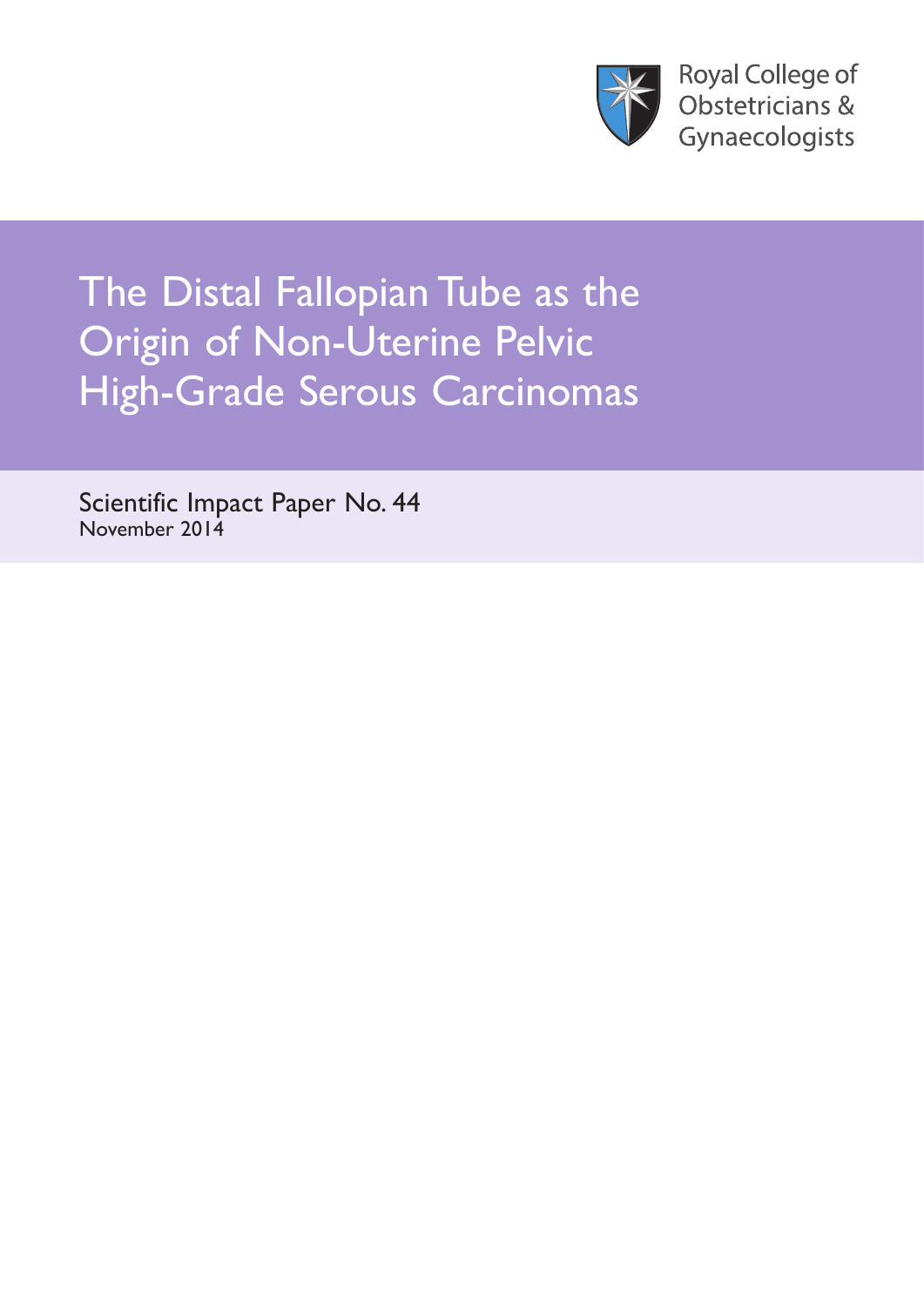# The Distal Fallopian Tube as the Origin of Non-Uterine Pelvic High-Grade Serous Carcinomas

## **1. Introduction**

Epithelial ovarian cancers (EOCs) are the most common cause of death from gynaecological malignancy in the developed world. EOCs comprise a heterogeneous group of neoplasms including serous (68%), clear cell (13%), endometrioid (9%) and mucinous (3%) pathological subtypes.<sup>1,2</sup> Serous ovarian carcinomas are further divided into low-grade (type I) and high-grade (type II) serous ovarian carcinomas (LGSOC and HGSOC respectively).3 Most deaths are attributable to HGSOC which is approximately 20 times more common than LGSOC.<sup>4</sup> The lifetime risk of developing EOC is 1 in 70 (1.4%) by 75 years of age,<sup>5</sup> with the main risk factors being advancing age and family history. Approximately 10–25% of ovarian cancers are associated with an identified hereditary genetic abnormality.6–10 Mutations in the *BRCA1* or *BRCA2* genes are the most common hereditary genetic abnormalities and are associated with a 50% and 25% lifetime risk by the age of 75 years respectively.11–13 The carcinomas that develop in patients with hereditary *BRCA1* or *BRCA2* mutation are commonly high-grade serous in type.14

After the introduction of platinum-based chemotherapy in the late 1980s, there has been little further improvement in survival from EOC. The overall survival at 5 years is 43%. However, if confined to the fallopian tube or ovary, the survival can be as high as  $80-95\%$  at 5 years.<sup>15,16</sup> Surgery and chemotherapy remain the main treatment modalities. Screening strategies have had little impact to date because the pathogenesis of EOC has been poorly understood and no precursor lesion has been identified. This article aims to review our understanding of ovarian carcinogenesis, especially HGSOC because it has the potential to change clinical preventive strategies in ovarian cancer significantly.

### **2. Ovarian cancer pathogenesis**

The 'incessant ovulation' theory has for many years been the most accepted hypothesis of EOC carcinogenesis. It proposes that ovulation traumatises the ovarian surface epithelium such that, with time, there is an increasing chance of error occurring during cell replication. Women with a high number of lifetime ovulations are therefore at increased risk of EOC.17 This was supported by epidemiological studies that suggested nulliparous women, and those with early menarche and late menopause, had an increased risk of EOC. Conversely, women with suppression of ovulation had a lower risk of EOC: for example, multiparous women and users of the combined oral contraceptive pill.<sup>18,19</sup> Other theories include the 'gonadotrophin hypothesis', which suggests that excessive gonadotrophin exposure increases estrogenic stimulation of the ovarian surface epithelium. Gonadotrophin levels increase with advancing age, especially after menopause, which is consistent with the age-specific rates of EOC.<sup>20</sup>

Alternatively, the 'hormonal hypothesis' proposes that excess androgen stimulation of the ovarian surface epithelium leads to an increased risk of cancer, while progesterone stimulation of ovarian surface epithelium is protective.<sup>21</sup> All of these theories are based on epidemiological and circumstantial evidence with little or no direct experimental or pathological evidence.

It is well accepted that most ovarian clear cell and endometrioid carcinomas arise from endometriosis.<sup>22</sup> In the following section, we review evidence that most so-called ovarian high-grade serous carcinomas actually arise from the fimbria of the fallopian tube.

### **3. The fallopian tube and high-grade serous 'ovarian' cancer**

The site of origin of pelvic (fallopian tube, primary peritoneal and ovarian) high-grade serous carcinomas has been the subject of debate for over 60 years. The very poor survival in patients with HGSOC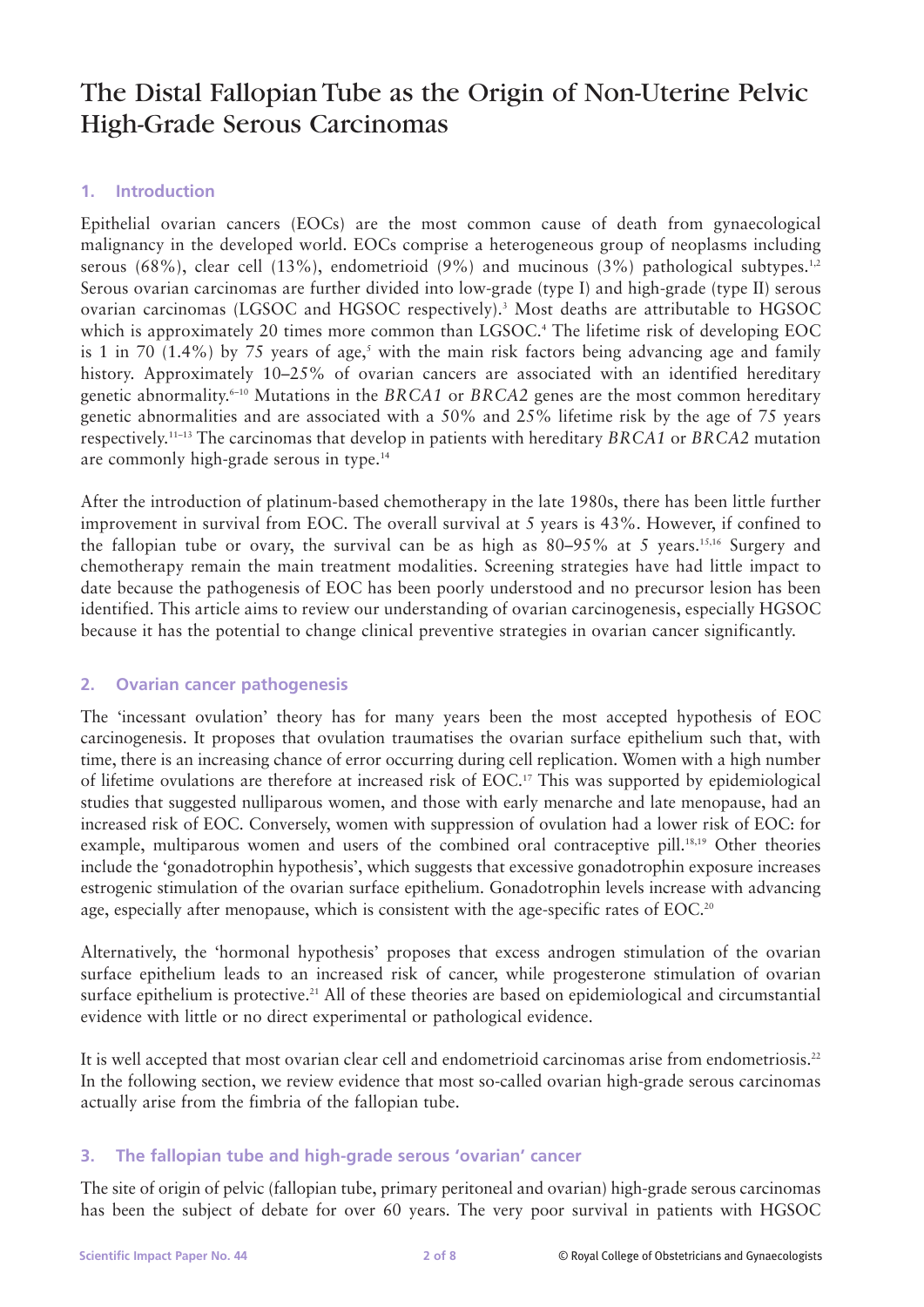necessitates a drive to identify the site of origin and develop new strategies for the prevention of this disease. There has been a rapidly increasing body of evidence supporting the fallopian tube as the site of origin of HGSOC. In fact, a review article by Crum et al.<sup>23</sup> states the association between the fallopian tube and HGSOC as 'indisputable'.

Much of the initial evidence came from the study of prophylactic specimens in women at high risk of developing pelvic serous carcinomas. Twenty years ago, a screening trial attempting to detect early ovarian cancers in the general population using assays of CA125 found that the ratio of fallopian tube to ovarian cancers was 25 times higher than expected. This raised the possibility that the fallopian tube may be involved early in the disease process of high-grade serous cancers (HGSCs).<sup>24</sup> In 2006, Finch et al.25 published clinical and pathological findings of prophylactic salpingo-oophorectomy specimens from 159 *BRCA1* and *BRCA2* carriers. Seven (4.4%) occult fallopian tube cancers were identified in these women, in the absence of symptoms. These and other observations have led to increased pathological scrutiny of fallopian tubes in prophylactic specimens from high-risk women. Medeiros et al.<sup>26</sup> published a pilot study of 13 *BRCA*-positive women undergoing prophylactic bilateral salpingo-oophorectomy. The authors outlined a protocol for sectioning and examining the fallopian tube extensively, especially the fimbrial end, and found that the fimbriae were the most common site of serous adenocarcinoma in *BRCA*-positive women. The same group published a further study of 122 *BRCA*-positive women undergoing prophylactic surgery, identifying seven cancers on extensive histological examination of the fallopian tube and ovary. All originated from the fimbrial end of the fallopian tube.<sup>27</sup>

Closer histological examination of the fallopian tubes in high-risk women and women with sporadic HGSOC has also led to the discovery of potential precursor lesions for high-grade pelvic serous cancers.<sup>28</sup> At a molecular level, HGSOC differs from LGSOC. LGSOC is associated in two-thirds of cases with *KRAS* or *BRAF* mutations. *HER2* (*ERBB2*) mutations may also occur but there is no association with *p53* mutations. In contrast, HGSOC has an extremely high rate of *p53* mutations (approaching 100%), somatic *BRCA* mutations and an absence of *KRAS*, *BRAF* or *HER2* mutations.3,9,29 HGSOC is therefore characterised by *p53* mutation as well as dysfunction in *BRCA1* and *BRCA2*. <sup>29</sup> Staining for p53 reveals foci of intense p53 overexpression, known as 'p53 signatures', in morphologically normal fallopian tubes; p53 signatures are found in many fallopian tubes and are not restricted to patients with *BRCA1* or *BRCA2* mutation. Histological lesions believed to be precursors of high-grade serous carcinomas have also been identified; these are known as serous tubal intraepithelial carcinoma (STIC) lesions.<sup>30</sup> These STIC lesions show identical  $p53$  mutations to the adjacent HGSOC, suggesting a link between STIC and HGSOC.<sup>31</sup> Identical  $p53$  mutations have also been demonstrated in p53 signatures, suggesting that these represent an early event in the pathogenesis of HGSOC. Adult epithelial stem cells are imperative for cell repair through mechanisms including clonal growth and self-renewal. These processes make the cells susceptible to DNA damage and subsequent malignant change. The distal fallopian tube has been shown to contain double the amount of stem-like epithelial cells compared to the proximal end and therefore may play a role in initiating neoplastic transformation, even in the presence of BRCA1/BRCA2 DNA repair proteins.<sup>32,33</sup> Exposure of the distal fallopian tube to locally elevated levels of inflammatory cytokines could contribute to the development of precursor lesions and eventual malignant transformation of these cells.<sup>34,35</sup>

It has been proposed that there are two distinct pathways in 'ovarian cancer' carcinogenesis. The first involves the incorporation of müllerian epithelium into the ovary with the formation of endosalpingiosis, cortical inclusions or endometriosis. This müllerian epithelium could derive from the fallopian tube through exfoliation of tubal cells or tubal ovarian adhesions, or be secondary to müllerian metaplasia of ovarian surface epithelium. This incorporated müllerian epithelium may give rise to benign and borderline serous tumours, low-grade serous adenocarcinomas, endometrioid or clear cell tumours but rarely HGSOC. The second pathway involves malignant transformation of the distal fallopian tube mucosa through p53 signatures and the development of STIC. These STIC lesions may invade locally into the underlying tubal wall, exfoliate onto the surface of the ovary or into the peritoneal cavity, or a combination of these possibilities. This exfoliation into the peritoneal cavity could explain the clinical finding of widespread peritoneal HGSOC in the absence of a significant volume of invasive disease in the fallopian tube or ovary<sup>36</sup> (Figure 1).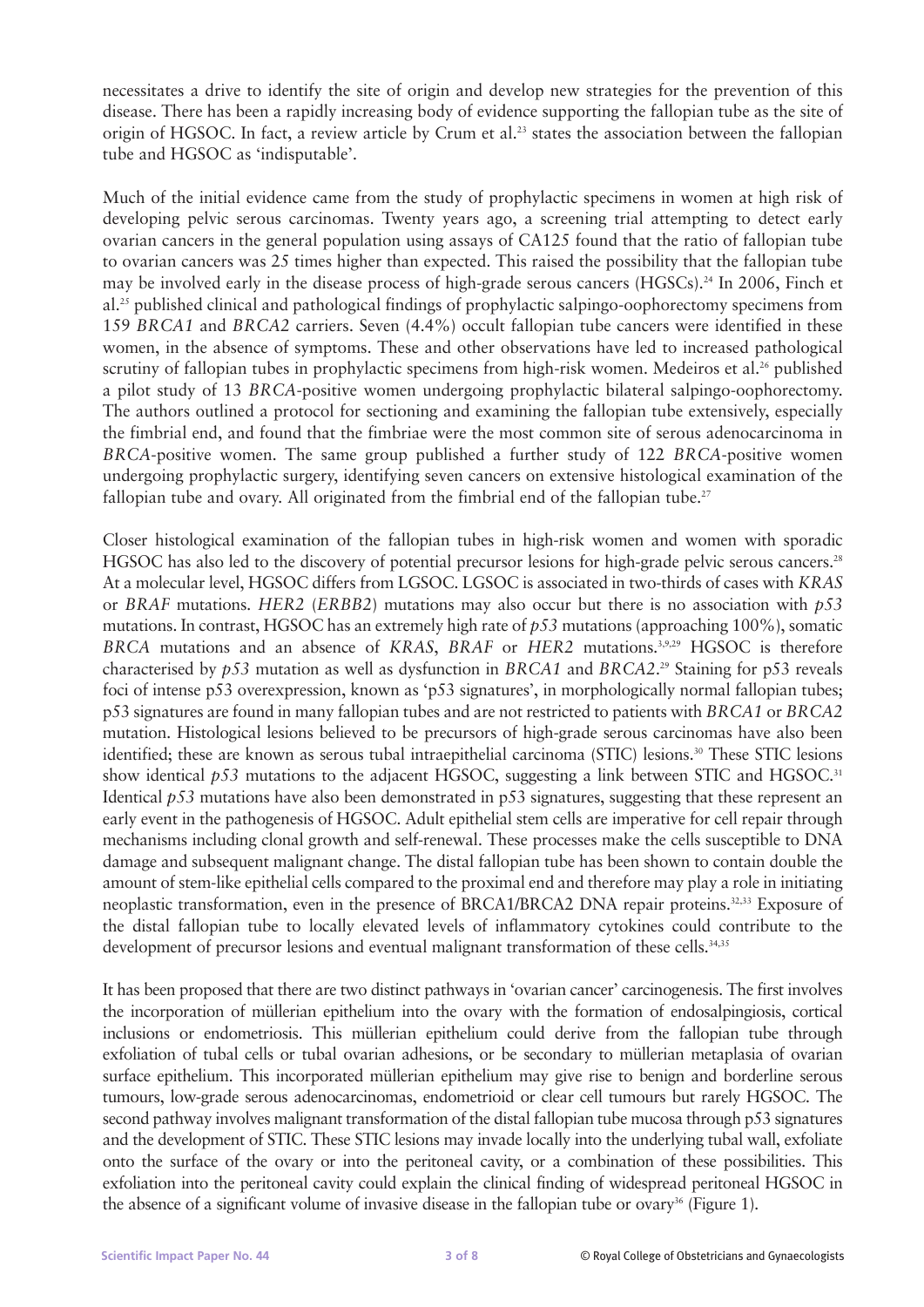**Figure 1**. Pathway of HGSOC



The current World Health Organization (WHO) criteria for defining the origin of pelvic serous carcinomas are the tumour distribution and the presence or absence of a precursor lesion.<sup>37</sup> The precursor lesions include an intraepithelial carcinoma or a predisposing lesion, such as an endometriotic cyst, cystadenoma or borderline tumour. The presence of coexisting intraepithelial carcinoma is a prerequisite for a diagnosis of primary tubal carcinoma. However, finding a coexisting intraepithelial carcinoma in ovarian or peritoneal serous carcinomas is rare. Thus, most pathologists classify peritoneal and ovarian serous cancers according to tumour distribution. Large ovarian tumours with parenchymal involvement are usually designated as ovarian primaries, while advanced tumours with little or no ovarian involvement/mass are designated as peritoneal primaries. In other words, because these tumours are classified without identifying a defined precursor, their classification is subject to error.

In high-risk women with an identified *BRCA* mutation, bilateral salpingo-oophorectomy offers the greatest risk reduction for ovarian cancer<sup>38</sup> and significant risk reduction for breast cancer. The identification of the fallopian tube as the origin of high-grade pelvic serous carcinomas, and its associated precursor lesion, has the potential to have significant clinical impact on the reduction of mortality associated with this disease. A study of ovarian cancers in British Columbia, Canada, showed that 20% of patients diagnosed with ovarian cancer had previous gynaecological surgery and 10–15% had previous tubal ligation.<sup>39</sup> The implication was that if the fallopian tubes of these patients had been removed at the time of their initial surgery, 30% of the ovarian cancers could have been prevented. Opportunistic removal of the fallopian tubes at hysterectomy or sterilisation has minimal additional surgical risk to the patient, although we do accept that there is currently no large published study that quantifies this risk. There is a small study comparing 79 patients who underwent total laparoscopic hysterectomy (TLH) with bilateral salpingectomy with 79 women who underwent TLH without salpingectomy. There was no significance difference in operative time, fall in haemoglobin, hospital stay, return to normal activity or complication rate between the two groups.<sup>40</sup>

In 2010, an educational initiative was launched in British Columbia, Canada, to shift the surgical paradigm and promote opportunistic bilateral salpingectomy at the time of hysterectomy for benign gynaecological disease and at sterilisation. McAlpine et al. recently published the data from this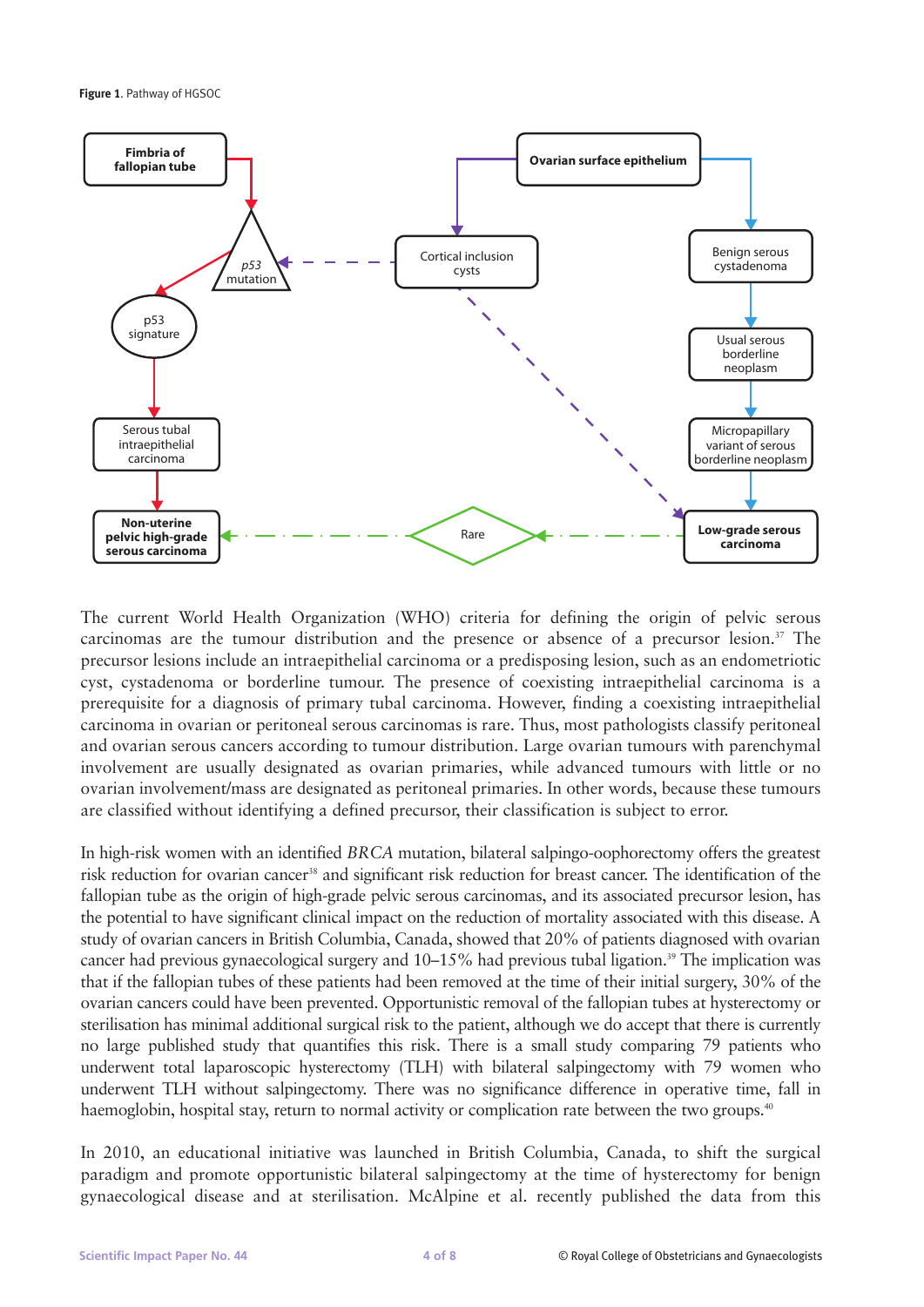initiative, demonstrating an increased uptake for opportunistic salpingectomy without any increase in operative risk or perioperative complications.41 In November 2012, the Royal Australian and New Zealand College of Obstetricians and Gynaecologists (RANZCOG) issued a guideline on 'Managing the Adnexae at the Time of Hysterectomy for Benign Gynaecological Disease', which recommended that consideration be given to bilateral salpingectomy at the time of benign hysterectomy.42 More recently, in November 2013, the Society of Gynecologic Oncology (SGO) in the USA released a practice statement suggesting that women at low risk of ovarian cancer, within the general population, consider opportunistic salpingectomy at the time of pelvic or intra-abdominal surgery.43 Although evidence is currently lacking, 'if we wait until we have the evidence before we offer the operation [...], then we will never have the evidence'.<sup>44</sup> A recent publication by Kim et al.<sup>45</sup> identified that non-uterine HGSC developed in the fallopian tube of mice rather than the ovary, with similar molecular changes to the human. They also identified subsequent spread to the ovaries and peritoneal cavity. The study additionally demonstrated that if the fallopian tubes alone were removed (ovaries left intact), the mice failed to develop HGSCs.

#### **4. Opinion**

Although the majority of 'ovarian' carcinomas are of serous histological subtype, the heterogeneous group that make up EOCs are all frequently included in clinical and molecular research. However, we now know that they differ not only in morphology, but in their origins of carcinogenesis, particularly, and most importantly, at a molecular level. This has a significant impact on clinical outcomes, particularly in their response to chemotherapy. It is therefore appropriate and necessary to study high-grade serous pelvic carcinomas as a distinct group and adopt stricter inclusion criteria to this histological subgroup.

In high-risk women with an identified *BRCA* mutation, bilateral salpingo-oophorectomy offers the greatest risk reduction for ovarian cancer and significant risk reduction for breast cancer. However, bilateral salpingectomy with delayed oophorectomy may be a cost-effective strategy that could overcome the quality of life issues associated with bilateral oophorectomy in premenopausal women, with minimal loss of the benefit to life expectancy.<sup>46,47</sup> Currently there is no evidence from randomised controlled trials with respect to the effectiveness of bilateral salpingectomy alone in preventing ovarian cancer in high- or low-risk women. Although such evidence is the gold standard and should be encouraged, ongoing epidemiological studies are likely to add strength to the current translational research evidence and change surgical practice.

It is therefore our opinion that women who are not at high risk for *BRCA* mutation and have completed their families should be carefully considered for prophylactic removal of the fallopian tubes with conservation of ovaries at the time of gynaecological or other intraperitoneal surgery.

#### **References**

- 1. Soslow RA. Histologic subtypes of ovarian carcinoma: an overview. *Int J Gynecol Pathol* 2008;27:161–74.
- 2. McCluggage WG. Morphological subtypes of ovarian carcinoma: a review with emphasis on new developments and pathogenesis. *Pathology* 2011;43:420–32.
- 3. Vang R, Shih IeM, Kurman RJ. Ovarian low-grade and high-grade serous carcinoma: pathogenesis, clinicopathologic and molecular biologic features, and diagnostic problems. *Adv Anat Pathol* 2009;16:267–82.
- 4. DeLair D, Soslow RA. Key features of extrauterine pelvic serous tumours (fallopian tube, ovary, and peritoneum). *Histopathology* 2012;61:329–39.
- 5. National Cancer Institute. Surveillance, Epidemiology, and End Results Program. SEER Stat Fact Sheets: Ovary Cancer [http://seer.cancer.gov/statfacts/html/ovary.html]. Accessed 2014 Aug 20.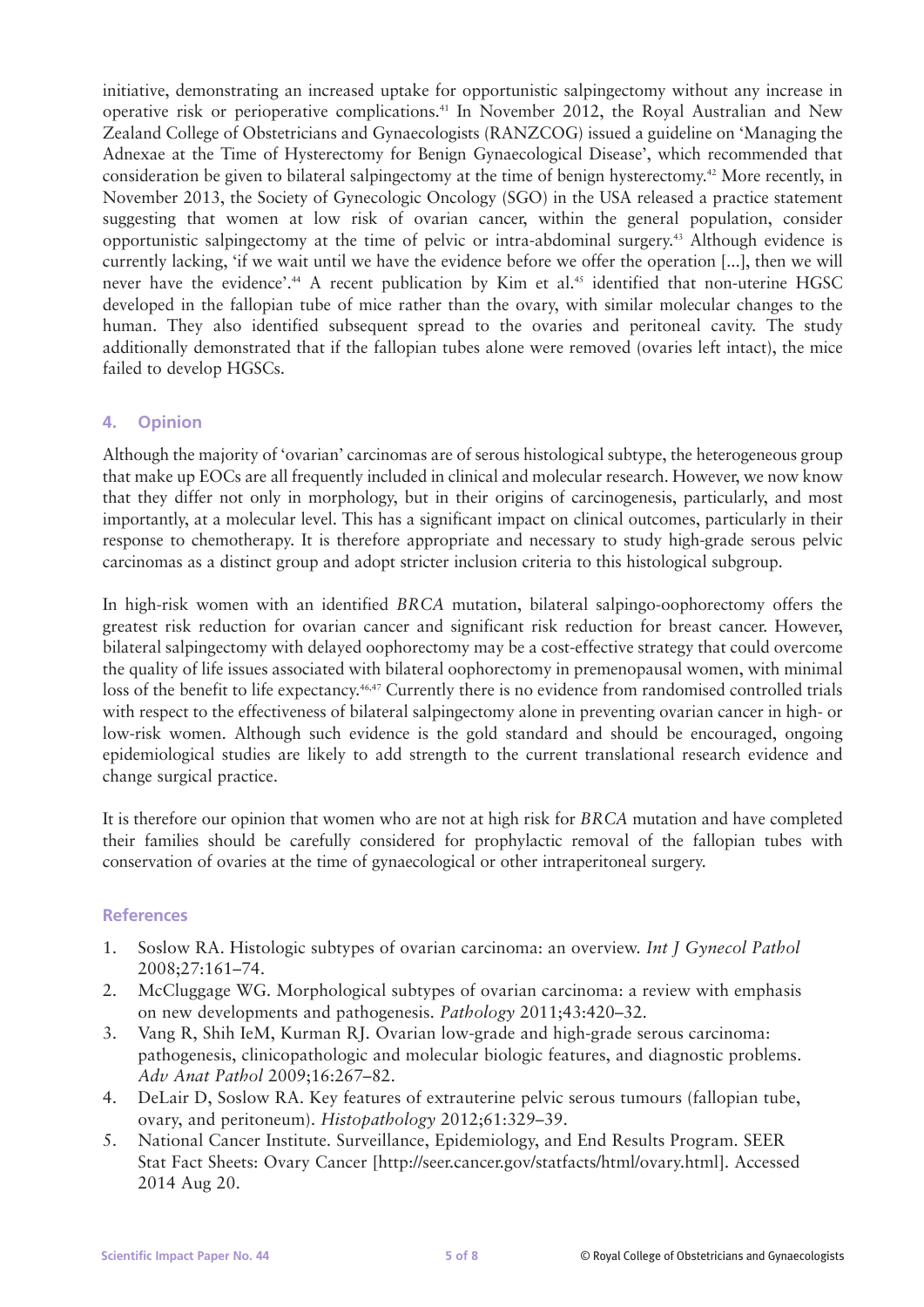- 6. Malander S, Ridderheim M, Måsbäck A, Loman N, Kristoffersson U, Olsson H, et al. One in 10 ovarian cancer patients carry germ line *BRCA1* or *BRCA2* mutations: results of a prospective study in Southern Sweden. *Eur J Cancer* 2004;40:422–8.
- 7. Pal T, Permuth-Wey J, Betts JA, Krischer JP, Fiorica J, Arango H, et al. *BRCA1* and *BRCA2* mutations account for a large proportion of ovarian carcinoma cases. *Cancer* 2005;104:2807–16.
- 8. Brozek I, Ochman K, Debniak J, Morzuch L, Ratajska M, Stepnowska M, et al. High frequency of *BRCA1/2* germline mutations in consecutive ovarian cancer patients in Poland. *Gynecol Oncol* 2008;108:433–7.
- 9. Hennessy BT, Timms KM, Carey MS, Gutin A, Meyer LA, Flake DD 2nd, et al. Somatic mutations in *BRCA1* and *BRCA2* could expand the number of patients that benefit from poly (ADP ribose) polymerase inhibitors in ovarian cancer. *J Clin Oncol* 2010;28:3570–6.
- 10. Schrader KA, Hurlburt J, Kalloger SE, Hansford S, Young S, Huntsman DG, et al. Germline *BRCA1* and *BRCA2* mutations in ovarian cancer: utility of a histology-based referral strategy. *Obstet Gynecol* 2012;120:235–40.
- 11. Antoniou A, Pharoah PD, Narod S, Risch HA, Eyfjord JE, Hopper JL, et al. Average risks of breast and ovarian cancer associated with *BRCA1* or *BRCA2* mutations detected in case series unselected for family history: a combined analysis of 22 studies. *Am J Hum Genet* 2003;72:1117–30.
- 12. van der Kolk DM, de Bock GH, Leegte BK, Schaapveld M, Mourits MJ, de Vries J, et al. Penetrance of breast cancer, ovarian cancer and contralateral breast cancer in *BRCA1* and *BRCA2* families: high cancer incidence at older age. *Breast Cancer Res Treat* 2010;124:643–51.
- 13. Mavaddat N, Peock S, Frost D, Ellis S, Platte R, Fineberg E, et al.; EMBRACE. Cancer risks for *BRCA1* and *BRCA2* mutation carriers: results from prospective analysis of EMBRACE. *J Natl Cancer Inst* 2013;105:812–22.
- 14. Liu J, Cristea MC, Frankel P, Neuhausen SL, Steele L, Engelstaedter V, et al. Clinical characteristics and outcomes of *BRCA*-associated ovarian cancer: genotype and survival. *Cancer Genet* 2012;205:34–41.
- 15. Cristea M, Han E, Salmon L, Morgan RJ. Practical considerations in ovarian cancer chemotherapy. *Ther Adv Med Oncol* 2010;2:175–87.
- 16. Cancer Research UK. Ovarian cancer survival statistics [http://www.cancerresearchuk.org/cancer-info/cancerstats/types/ovary/survival/ovarian-cancersurvival-statistics]. Accessed 2014 Aug 20.
- 17. Fathalla MF. Incessant ovulation—a factor in ovarian neoplasia ? *Lancet* 1971;ii:163.
- 18. Risch HA, Marrett LD, Howe GR. Parity, contraception, infertility, and the risk of epithelial ovarian cancer. *Am J Epidemiol* 1994;140:585–97.
- 19. Shu XO, Brinton LA, Gao YT, Yuan JM. Population-based case-control study of ovarian cancer in Shanghai. *Cancer Res* 1989;49:3670–4.
- 20. Cramer DW, Welch WR. Determinants of ovarian cancer risk. II. Inferences regarding pathogenesis. *J Natl Cancer Inst* 1983;71:717–21.
- 21. Risch HA. Hormonal etiology of epithelial ovarian cancer, with a hypothesis concerning the role of androgens and progesterone. *J Natl Cancer Inst* 1998;90:1774–86.
- 22. Worley MJ Jr, Welch WR, Berkowitz RS, Ng SW. Endometriosis-associated ovarian cancer: a review of pathogenesis. *Int J Mol Sci* 2013;14:5367–79.
- 23. Crum CP, Herfs M, Ning G, Bijron JG, Howitt BE, Jimenez CA, et al. Through the glass darkly: intraepithelial neoplasia, top-down differentiation, and the road to ovarian cancer. *J Pathol* 2013;231:402–12.
- 24. Woolas R, Jacobs I, Davies AP, Leake J, Brown C, Grudzinskas JG, et al. What is the true incidence of primary fallopian tube carcinoma? *Int J Gynecol Cancer* 1994;4:384–8.
- 25. Finch A, Shaw P, Rosen B, Murphy J, Narod SA, Colgan TJ. Clinical and pathologic findings of prophylactic salpingo-oophorectomies in 159 BRCA1 and BRCA2 carriers. *Gynecol Oncol* 2006;100:58–64.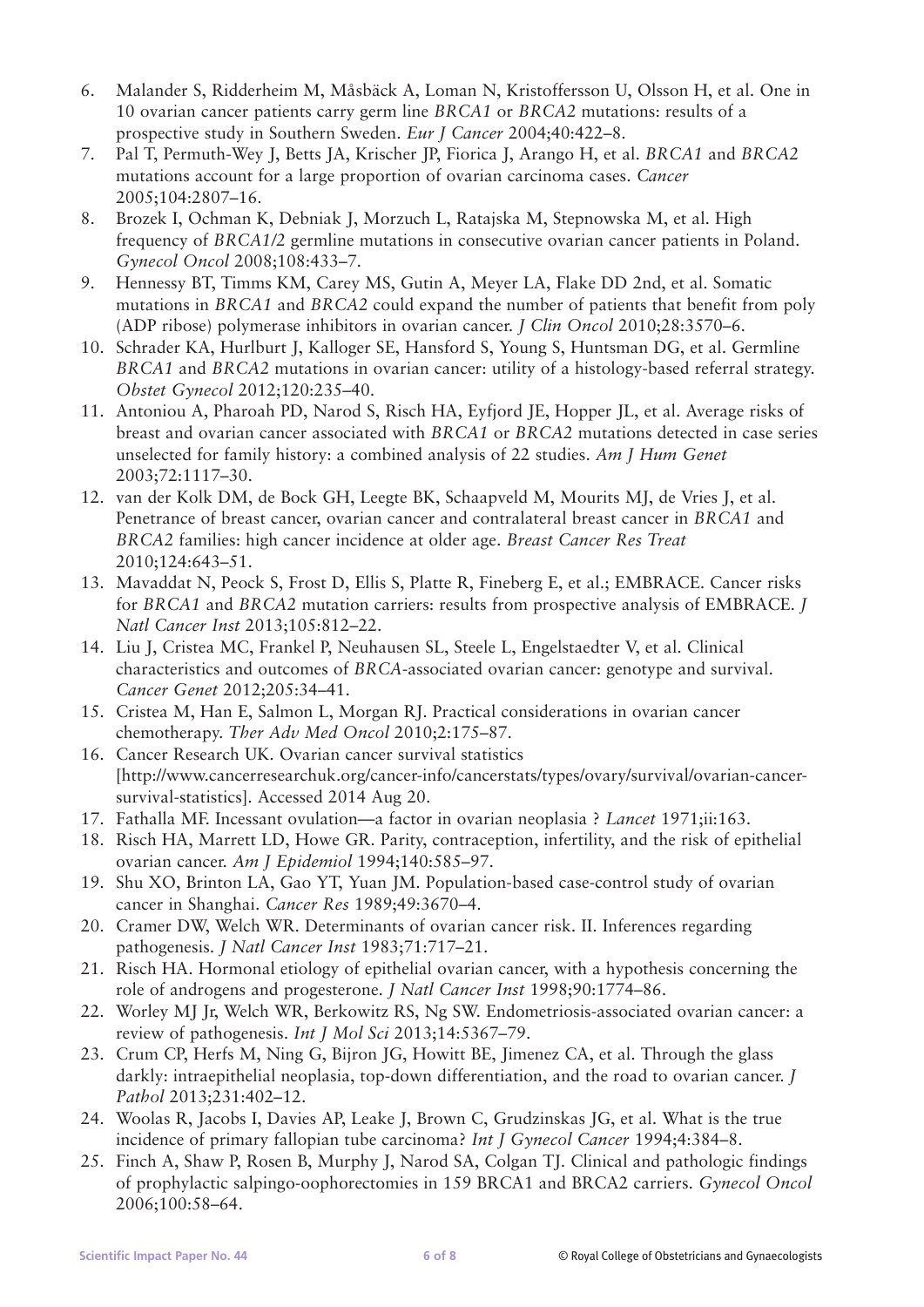- 26. Medeiros F, Muto MG, Lee Y, Elvin JA, Callahan MJ, Feltmate C, et al. The tubal fimbria is a preferred site for early adenocarcinoma in women with familial ovarian cancer syndrome. *Am J Surg Pathol* 2006;30:230–6.
- 27. Callahan MJ, Crum CP, Medeiros F, Kindelberger DW, Elvin JA, Garber JE, et al. Primary fallopian tube malignancies in BRCA-positive women undergoing surgery for ovarian cancer risk reduction. *J Clin Oncol* 2007;25:3985–90.
- 28. Lee Y, Miron A, Drapkin R, Nucci MR, Medeiros F, Saleemuddin A, et al. A candidate precursor to serous carcinoma that originates in the distal fallopian tube. *J Pathol* 2007;211:26–35.
- 29. Ahmed AA, Etemadmoghadam D, Temple J, Lynch AG, Riad M, Sharma R, et al. Driver mutations in *TP53* are ubiquitous in high grade serous carcinoma of the ovary. *J Pathol* 2010;221:49–56.
- 30. Crum CP, Drapkin R, Miron A, Ince TA, Muto M, Kindelberger DW, et al. The distal fallopian tube: a new model for pelvic serous carcinogenesis. *Curr Opin Obstet Gynecol* 2007;19:3–9.
- 31. Kuhn E, Kurman RJ, Vang R, Sehdev AS, Han G, Soslow R, et al. *TP53* mutations in serous tubal intraepithelial carcinoma and concurrent pelvic high-grade serous carcinoma—evidence supporting the clonal relationship of the two lesions. *J Pathol* 2012;226:421–6.
- 32. Paik DY, Janzen DM, Schafenacker AM, Velasco VS, Shung MS, Cheng D, et al. Stem-like epithelial cells are concentrated in the distal end of the fallopian tube: a site for injury and serous cancer initiation. *Stem Cells* 2012;30:2487–97.
- 33. Levanon K, Ng V, Piao HY, Zhang Y, Chang MC, Roh MH, et al. Primary ex vivo cultures of human fallopian tube epithelium as a model for serous ovarian carcinogenesis. *Oncogene* 2010;29:1103–13.
- 34. Karst AM, Drapkin R. Ovarian cancer pathogenesis: a model in evolution. *J Oncol* 2010;2010:932371.
- 35. Salvador S, Gilks B, Köbel M, Huntsman D, Rosen B, Miller D. The fallopian tube: primary site of most pelvic high-grade serous carcinomas. *Int J Gynecol Cancer* 2009;19:58–64.
- 36. Carlson JW, Miron A, Jarboe EA, Parast MM, Hirsch MS, Lee Y, et al. Serous tubal intraepithelial carcinoma: its potential role in primary peritoneal serous carcinoma and serous cancer prevention. *J Clin Oncol* 2008;26:4160–5.
- 37. Tavassoli FA, Devilee P, editors. *World Health Organization Classification of Tumours. Pathology and Genetics of Tumours of the Breast and Female Genital Organs*. Lyon: IARC Press; 2003.
- 38. Kauff ND, Satagopan JM, Robson ME, Scheuer L, Hensley M, Hudis CA, et al. Risk-reducing salpingo-oophorectomy in women with a *BRCA1* or *BRCA2* mutation. *N Engl J Med* 2002;346:1609–15.
- 39. Tone AA, Salvador S, Finlayson SJ, Tinker AV, Kwon JS, Lee CH, et al. The role of the fallopian tube in ovarian cancer. *Clin Adv Hematol Oncol* 2012;10:296–306.
- 40. Morelli M, Venturella R, Mocciaro R, Di Cello A, Rania E, Lico D, et al. Prophylactic salpingectomy in premenopausal low-risk women for ovarian cancer: *primum non nocere*. *Gynecol Oncol* 2013;129:448–51.
- 41. McAlpine JN, Hanley GE, Woo MM, Tone AA, Rozenberg N, Swenerton KD, et al.; Ovarian Cancer Research Program of British Columbia. Opportunistic salpingectomy: uptake, risks, and complications of a regional initiative for ovarian cancer prevention. *Am J Obstet Gynecol* 2014;210:471.e1–e11.
- 42. Royal Australian and New Zealand College of Obstetricians and Gynaecologists. *Managing the adnexae at the time of hysterectomy for benign gynaecological disease.* College Statement C-Gyn 25. Melbourne, Australia: RANZCOG; 2012.
- 43. Society of Gynecologic Oncology. *SGO Clinical Practice Statement: Salpingectomy for Ovarian Cancer Prevention.* Chicago: SGO; 2013 [https://www.sgo.org/clinicalpractice/guidelines/sgo-clinical-practice-statement-salpingectomy-for-ovarian-cancerprevention].